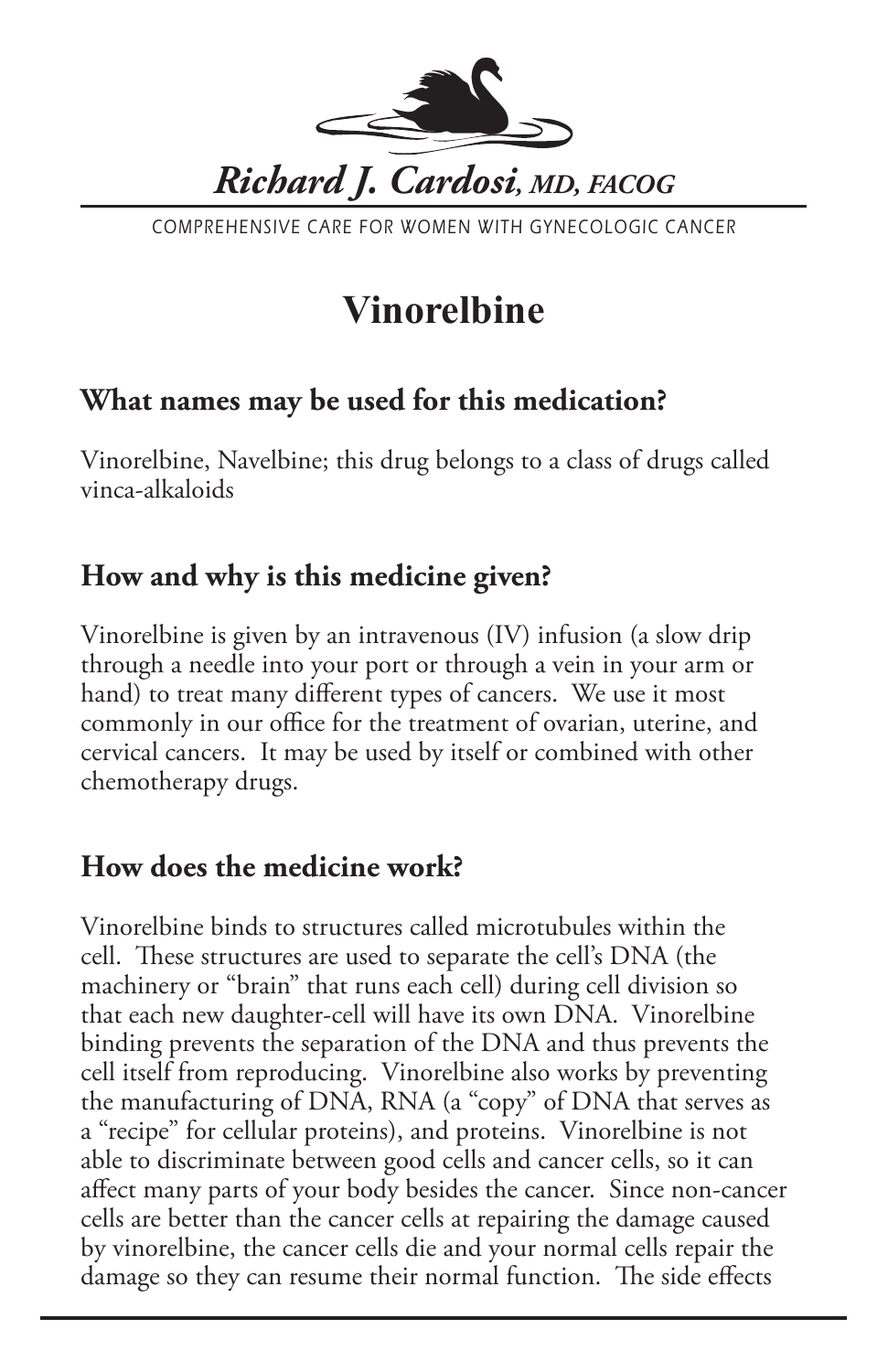you experience from vinorelbine are a result of this damage to your healthy cells before they have a chance to repair themselves.

Vinorelbine is cleared from your body through the liver by your billiary system, but some of its by-products are also eliminated by your kidney. The enzyme systems that cause this metabolism can be influenced by other medications. It is therefore very important for you to be sure your list of medications that you take for other health problems (such as blood pressure, diabetes, etc.) stays accurate and up to date in our office. We will review your medication list at each visit, and we will monitor your liver's function through blood tests performed prior to each treatment cycle.

### **How often is this medicine given?**

Vinorelbine is typically given once weekly (every 7 days). The total number of treatments recommended will vary based on your clinical circumstances, but an initial plan will be outlined for you by your doctor. The infusions are given in the infusion center at the Center for Cancer Care and Research (white building located across the parking lot from our office). Prior to each treatment, you will be seen in the office for an exam, and blood tests will be reviewed to be sure it is safe to administer your next treatment. It is, of course, very important to keep all of your appointments for chemotherapy and lab testing.

### **What side effects does this medicine cause?**

There are many possible side effects of all chemotherapy drugs, so the following is only inclusive of the most common or serious possibilities from vinorelbine. You will be asked to complete a symptom form at each visit in order for us to accurately assess the side effects that you may be experiencing. This form helps your doctor be sure that no adverse effects of treatment are overlooked, and it serves to help you recall which symptoms you may have experienced since your last treatment.

 $\triangle$  Hair loss is not common (approximately 10%) with vinorelbine, but some patients do experience more hair loss than others. Hair growth should return upon completion of treatment.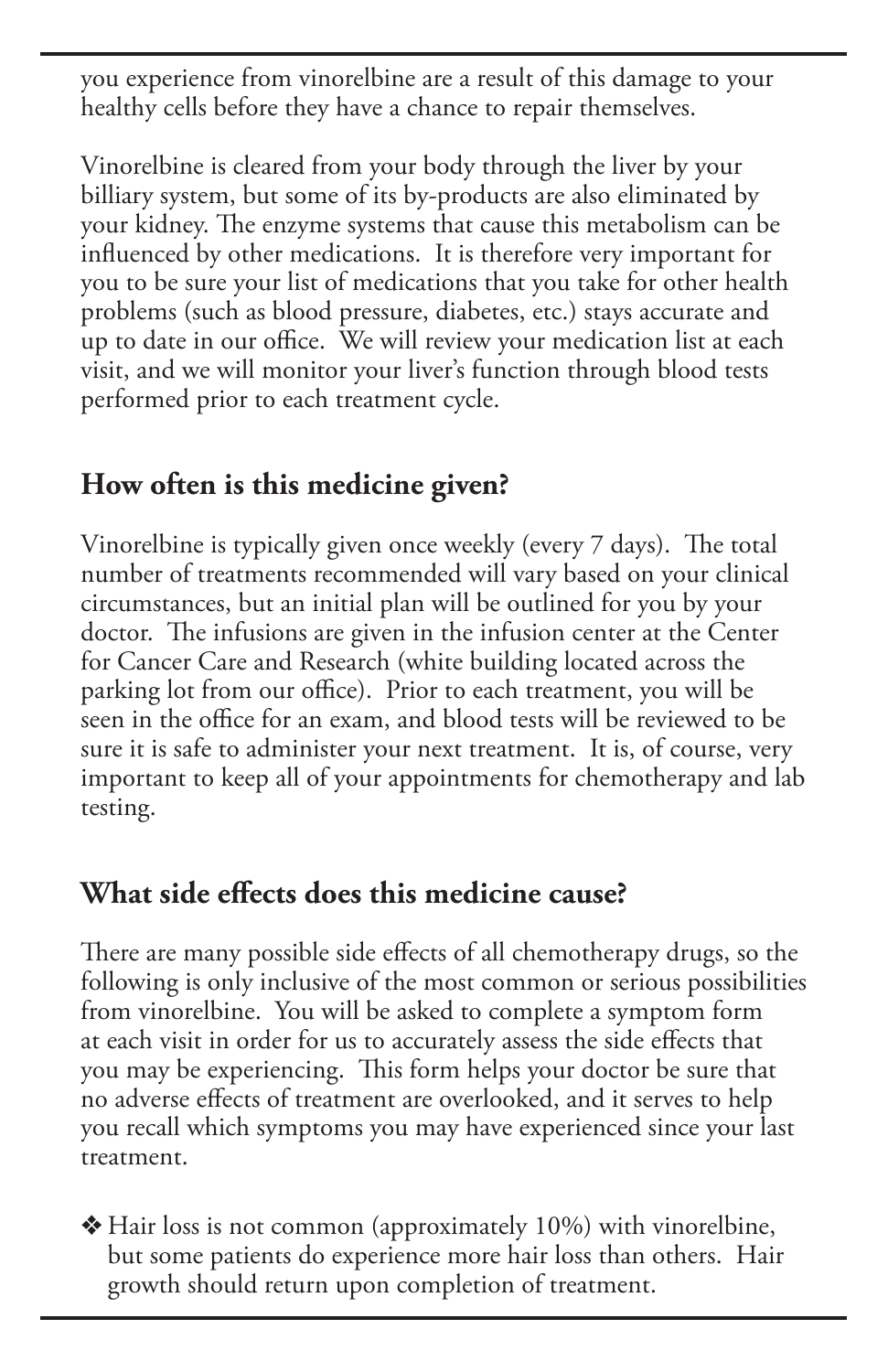- v Nausea and vomiting are relatively mild/minimal with vinorelbine. These symptoms are certainly less common today than in the past because of much improved anti-nausea medications. You will be given prescriptions for medications to prevent nausea, and it is important that you take them as directed in order for them to be most effective. If you have questions, do not hesitate to call the office.
- $\triangle$  Nerve toxicity may be seen in patients taking vinorelbine. Numbness, tingling, burning, or pain in your hands or feet, or ringing in your ears may be signs of nerve injury. These symptoms are more likely in patients with diabetes, heavy alcohol use, or when vinorelbine is given with other neurotoxic drugs (such as cisplatin). Please report these symptoms if present at your next office visit. These symptoms may or may not resolve after stopping treatment and can lead to difficulties with daily activities such as clasping jewelry, buttoning clothes, or clumsiness with walking among others.
- ◆ Bone marrow suppression is when the bone marrow cannot make enough red cells, white cells, or platelets to keep up with demand, and this is a side effect of most chemotherapy medications, including vinorelbine. All of your blood counts will be monitored regularly throughout treatment.
	- *Anemia* is the result of not enough red blood cells and may cause fatigue, chest pain, shortness of breath, or dizziness.
	- *Neutropenia* results when your white blood cell count goes too low, and this will put you at an increased risk for infection. It is very important that you avoid sick friends and family; be diligent about hand-washing as well. This does not mean that you cannot be out in public, and in fact you can continue to participate in normal activities such as going to church or a movie, etc. If you think you may have an infection or have a fever of 100.5°F or more, call the office immediately.
	- *Thrombocytopenia* is the term for too low of a platelet count. This can lead to excessive bruising or bleeding with only minor injury such as brushing your teeth or blowing your nose.
- v *Mucositis* is sores/ulcers in the mouth that can cause pain and difficulty eating or swallowing. This is not common but can occur with vinorelbine. This can be minimized with good oral hygiene and a warm salt-water solution gargled after each meal. Prescription medication is also available if these steps are ineffective at resolving your symptoms.